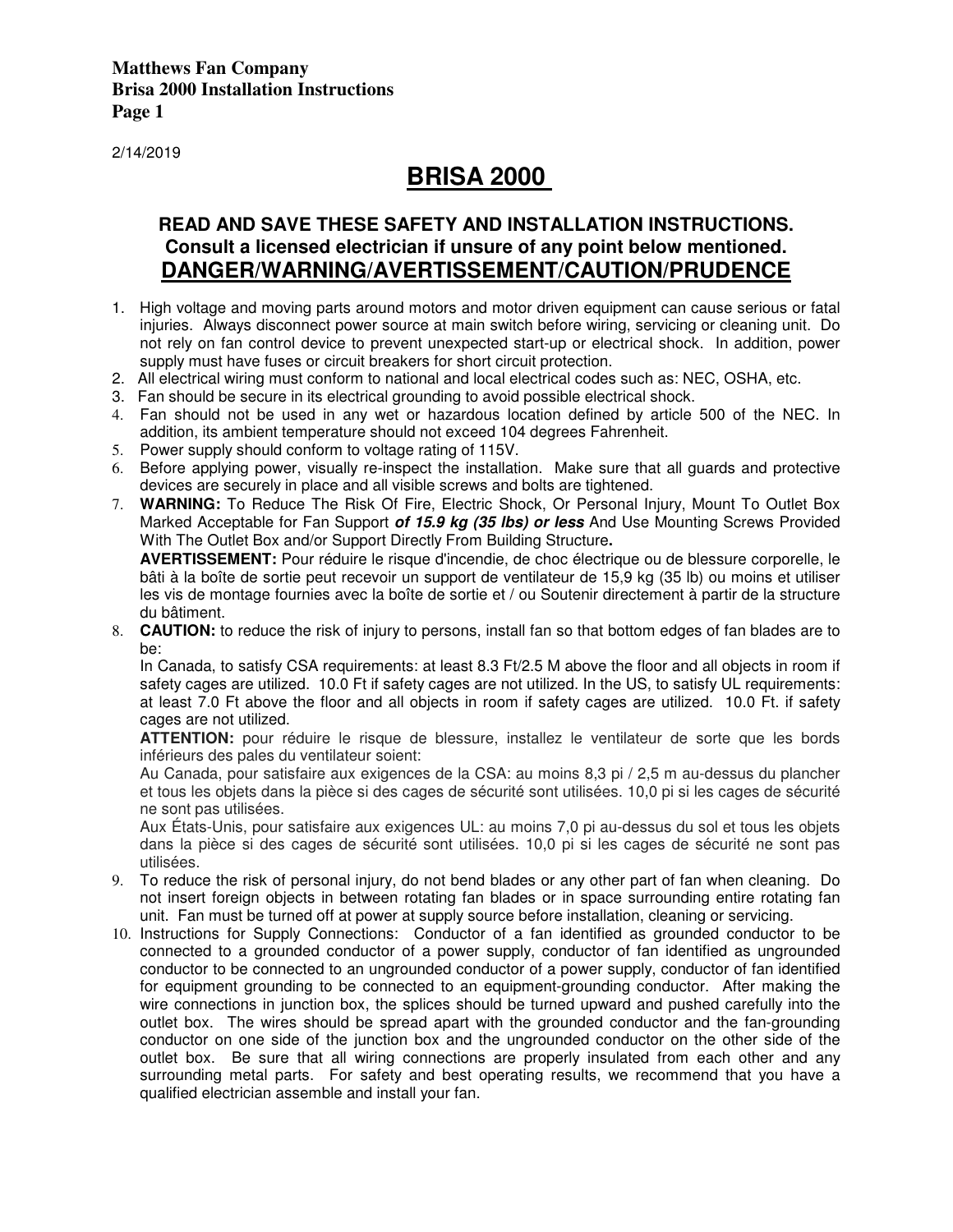- 11. To reduce the risk of personal injury, install the supplementary mounting means and use only the hardware provided with the fan.
- 12. **WARNING:** TO REDUCE THE RISKS OF FIRE, ELECTRIC SHOCK OR INJURY TO PERSONS, OBSERVE THE FOLLOWING:
	- A. Use this unit only in the manner intended by the manufacturer. If you have any questions, contact the manufacturer.
	- B. Before installing, servicing or cleaning unit, switch power off at service panel and lock service panel to prevent power from being switched on accidentally.

**AVERTISSEMENT:** POUR RÉDUIRE LES RISQUES D'INCENDIE, DE CHOC ÉLECTRIQUE OU DE BLESSURES PERSONNELLES, OBSERVEZ CE QUI SUIT:

- A. Utilisez cet appareil uniquement de la manière prévue par le fabricant. Si vous avez des questions, contactez le fabricant.
- B. Avant d'installer, d'entretenir ou de nettoyer l'unité, éteignez le panneau de service et verrouillez le panneau de service pour éviter que l'alimentation soit accidentellement activée.
- 13. **WARNING:** To reduce the risk of fire, electrical shock or personal injury, mount to outlet box marked acceptable for fan support and use screws provided with outlet box.

**AVERTISSEMENT:** Pour réduire le risque d'incendie, d'électrocution ou de blessure, montez à la boîte de sortie indiquée comme support de ventilateur et utilisez les vis fournies avec la boîte de sortie.

# **CONTENTS OF BOX / See Diagrams I, II and III**

A. One ceiling fan body. Total fan assembled weight is approximately 21.0 Lbs.

B. One fan head (B<sub>2</sub>).

1. If B2 is a metal blade and accompanied by a safety cage (see Diagram II): To reduce the risk of injury to persons, install fan so that blades are at least 7.0 Ft. above the floor in the US and 8.3 Ft./2.5 M above the floor in Canada.

2. If B2 is a metal blade and accompanied by a decorative cage (see Diagram III) or unguarded wooden blade: To reduce the risk of injury to persons, install fan so that blades are at least 10.0 Ft. above the floor in the US and 10.0 Ft./3.05 M above the floor in Canada.

C. Two canopies  $(C_1$  and  $C_2$ ):  $(C_1)$  to cover junction box and  $(C_2)$  to cover attachment of support pole (D) to fan body. See page 6 for supplemental installation instructions if you have ordered the slant ceiling hanging mechanism for this fan.

D. One support pole (D), one hanging bracket (H) and two bolt, nut and lock washer sets (L<sub>1</sub> and L<sub>2</sub>). (L<sub>2</sub>) with longer bolt to attach support pole (D) to bracket (H). (L1) with shorter bolt to attach support pole (D) to fan body.

E. One 1/8<sup>th</sup> set screw wrench to tighten 1/8<sup>th</sup> set screws in fan head (B<sub>2</sub>), canopies (C<sub>1</sub> and C<sub>2</sub>).

F. One 3 speed proprietary wall control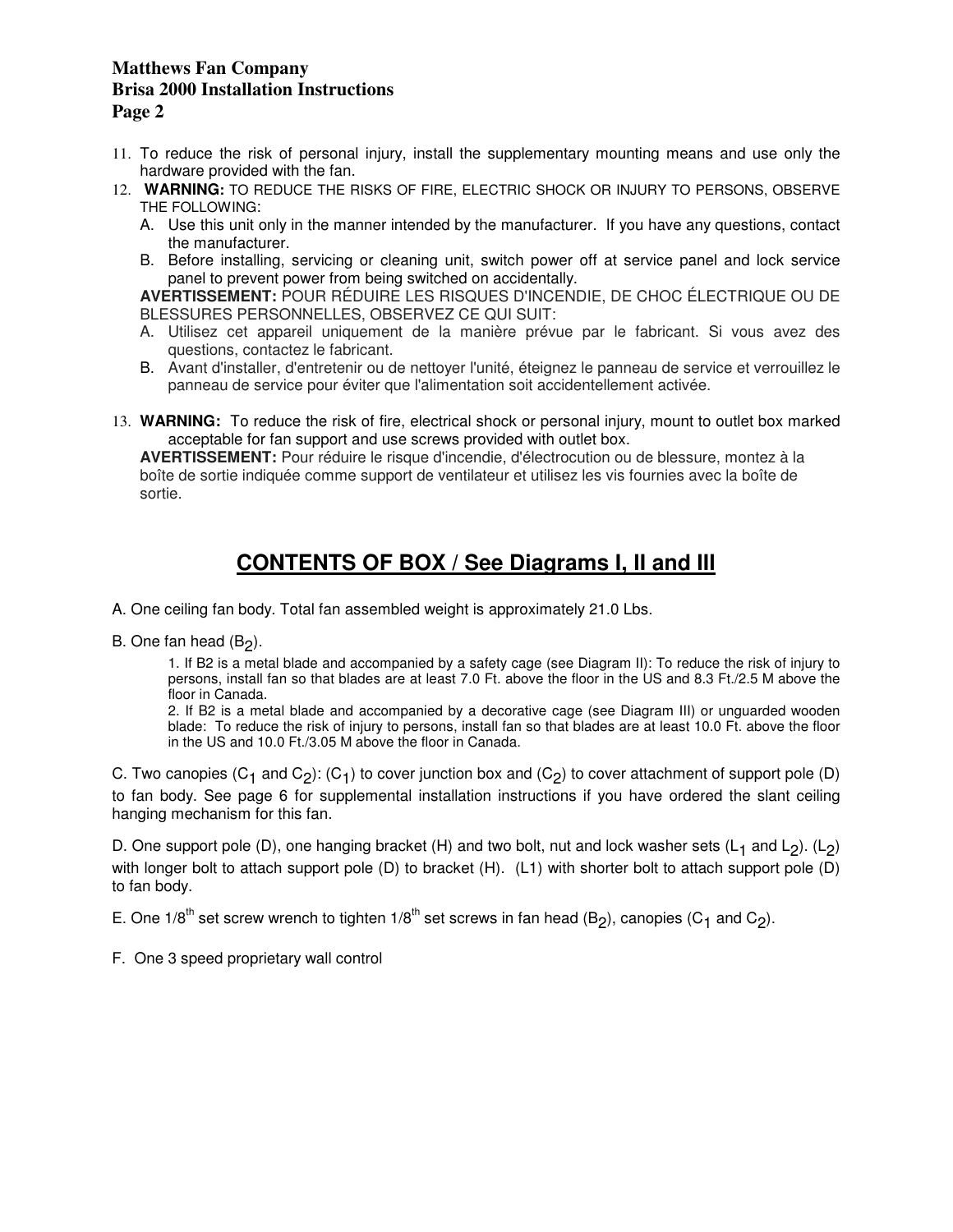## **INSTALLATION DIRECTIONS / See Diagram I Read these instructions prior to installation. NOTE: Before installing fan turn off power at service panel and check all visible screws and bolts for tightness**

1. Attach bracket (H) to junction box securely. **NOTE: Tighten screws well. Junction box should be suitable for fan support and secured directly to building structure and be capable of withstanding a load of 15.9 kg (35 Lbs). Do not use power tools of any sort in the assembly and mounting of this product.** 

2. Remove plastic white stabilizing bushing from top of central shaft (A). Insert narrow end of bushing into end of support pole (D) with three holes, lining up the twin mounting holes in both support pole (D) and the white plastic bushing. Support pole (D) should be oriented with end of three holes to the fan body. String wires (M) through support pole (D). Shaft (A) is to enter white plastic bushing and support pole (D). Holes in both shaft (A) and support pole (D) are to be aligned. Secure support pole (D) to shaft (A) with shorter  $(L<sub>1</sub>)$  bolt set with the lock washer positioned in between washer and nut. When pushing bolt through support pole (D) and shaft (A) make sure wires (M) are not damaged. Use set screw wrench to push the wires out of the way if necessary. **NOTE: Tighten nut and bolt set very well.** 

3. Pull wires (M) taut through top of support pole (D).

4. Slide canopy (C<sub>2</sub>) and canopy (C<sub>1</sub>) down support pole (D). Canopy (C<sub>2</sub>) should be oriented with wide portion on bottom and canopy (C<sub>1</sub>) should be upside down with wide portion at top. Note: if a 5" down rod is to be used, then the special, shorter canopy (C<sub>2</sub>) is utilized. Caution: Make sure that set **screws in canopy are fully retracted before canopy is moved on downrod.** 

**5. Position canopy (C2 ) with 1/4" clearance between it and top cap (I), so that fan body can rotate**  around its central axis. Tighten set screws (P) well so that canopy (C<sub>2</sub>) is secure in its new and **permanent position.** 

 $6.$  Attach fan head  $(B_2)$  to motor shaft. Line up set screw  $(R_2)$ , located in hub of fan head, to the flattened side of motor shaft. Push fan head (B<sub>2</sub>) onto motor shaft carefully. If stubborn, tap fan head (B2 ) lightly with the heel of your hand, striking knob (S2 ) in center of fan head (B2 ). **NOTE: Do not strike** fan blades or brackets. Caution: Tighten set screw (R<sub>2</sub>) very well into hole on flattened side of motor shaft while holding onto only the hubs of fan head (B<sub>2</sub>). NOTE: Not tightening set screw <u>well into hole on the flattened side of the motor shaft will result in the fan head (B<sub>2</sub>) falling off</u> **while in motion. NOTE: Do not hold onto fan blades when tightening set screws, doing so will bend the blades' brackets causing vibration during operation of fan. DO NOT OPERATE FAN IF THERE IS ANY VISIBLE VIBRATION IN ARM (T2).**

7. Attach support pole (D) and rest of fan unit to bracket (H), which should have been already attached to your junction/outlet box. Support pole (D) is to be positioned in between the wings of bracket (H). Use larger bolt set (L<sub>2</sub>) and again lock washer is to be positioned in between support pole (D) and nut. When pushing bolt through support pole (D) and bracket (H) make sure that wires (M) are not damaged. Use set screw wrench to push wires out of the way if necessary. **NOTE: Tighten bolt set very well so that the wings of the bracket (H) collapse against the support pole (D).**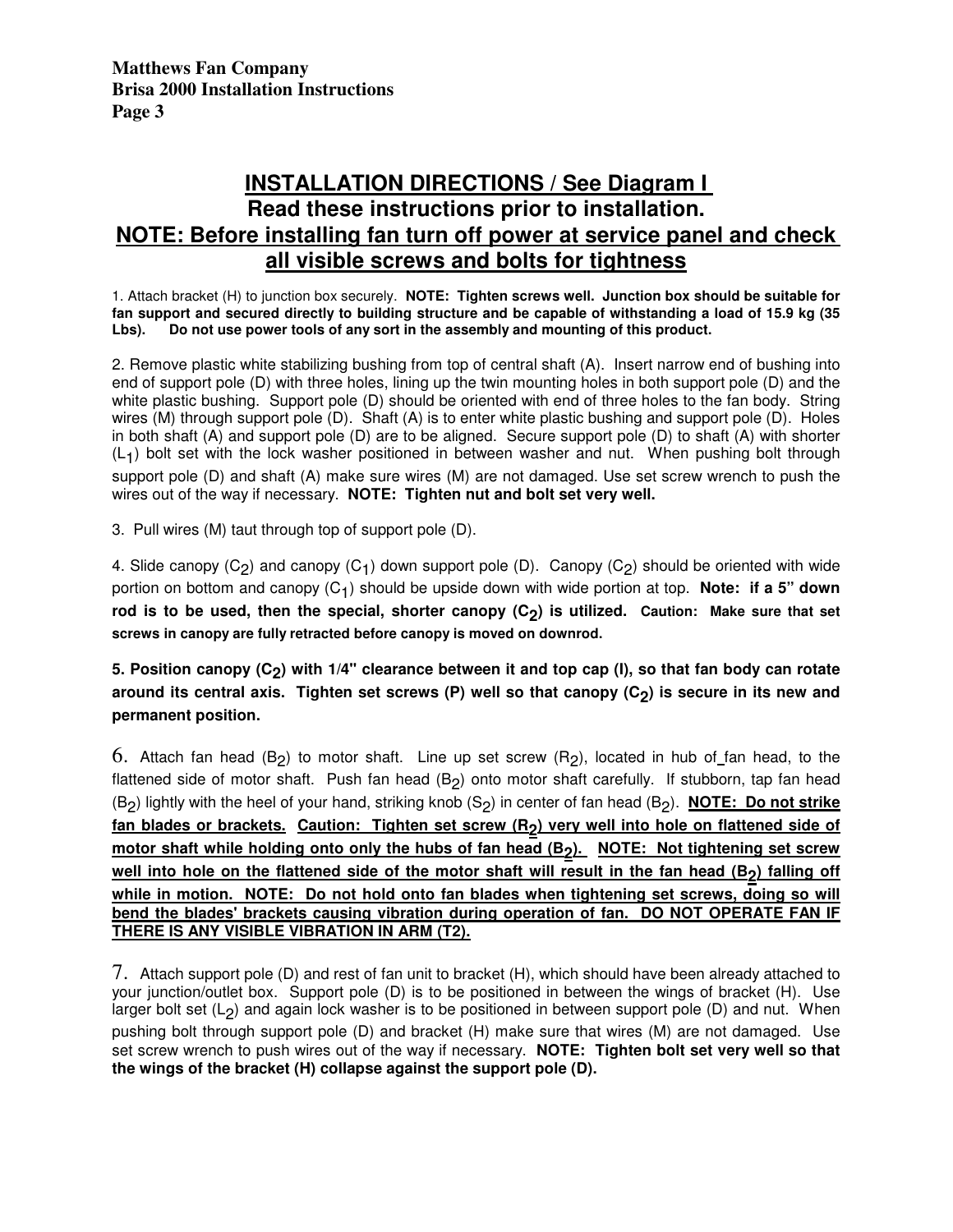8. **NOTE: Connect fan and power source wires at junction box according to national and local electrical codes such as: NEC, OSHA etc. Re-read recommendations under heading of "Danger/Warning/Avertissement/Caution/Prudence." Note: Green wire is always grounding wire and should be attached to the junction box for safe operation. NOTE: Do not turn power back on at service panel until step #10 below has been completed. If you are not sure that the outlet box is grounded, contact a licensed electrician for advice.** 

9. Push canopy (C<sub>1</sub>) up support pole (D) until the canopy lays flat against the ceiling - covering junction box and bracket (H). Tighten set screws (Q) in canopy (C<sub>1</sub>) well so that it is secure in its new, permanent position.

10. Use a level to test that the support pole (D) is hanging perpendicular to floor. The level should be placed across the support rod (T<sub>2</sub>) and the fan body rotated slowly one full revolution. If the fan is not hanging perpendicular, the level will tell you and the support pole (D), bracket (H) or junction box should be adjusted accordingly. **NOTE: Do not operate fan if your level shows that the fan is not hanging exactly perpendicular to floor. Doing so will damage its internal gears.**

11. Matthews Fan Co fans should be cleaned every six months to remove all grime and dust. Doing so will protect its finish against premature oxidization. **NOTE: Before cleaning fan, shut off power at service panel.** Then, simply clean all metal parts with a clean, soft cloth and mild detergent mixed with water. When finished, dry all metal with another absorbent, clean, soft cloth. **NOTE: Do not vigorously rub the metal, finish may scratch or suffer rub marks.**

## **REGULATION OF ROTATION OF FAN UNIT / See Diagram I Caution: Turn off power at the service panel before servicing fan**

1) Regulate speed of fan at wall switch. The rotation of the fan can be sped up or slowed down by increasing or decreasing the power at the wall switch, regulating the speed of fan head (B<sub>2</sub>), and varying the position of the motor heads (G<sub>2</sub>). See number 2 below

2) Vary position of motor head (G<sub>2</sub>). The greater the angle (either up or down) of the motor head (G<sub>2</sub>) to the horizontal support rods, the greater the speed of rotation (the lesser the angle, the lesser the speed of rotation). This fan rotates best when the blades are practically horizontal to the floor. <code>NOTE: When moving (G<sub>2</sub>) do not touch fan head (B<sub>2</sub>).</code>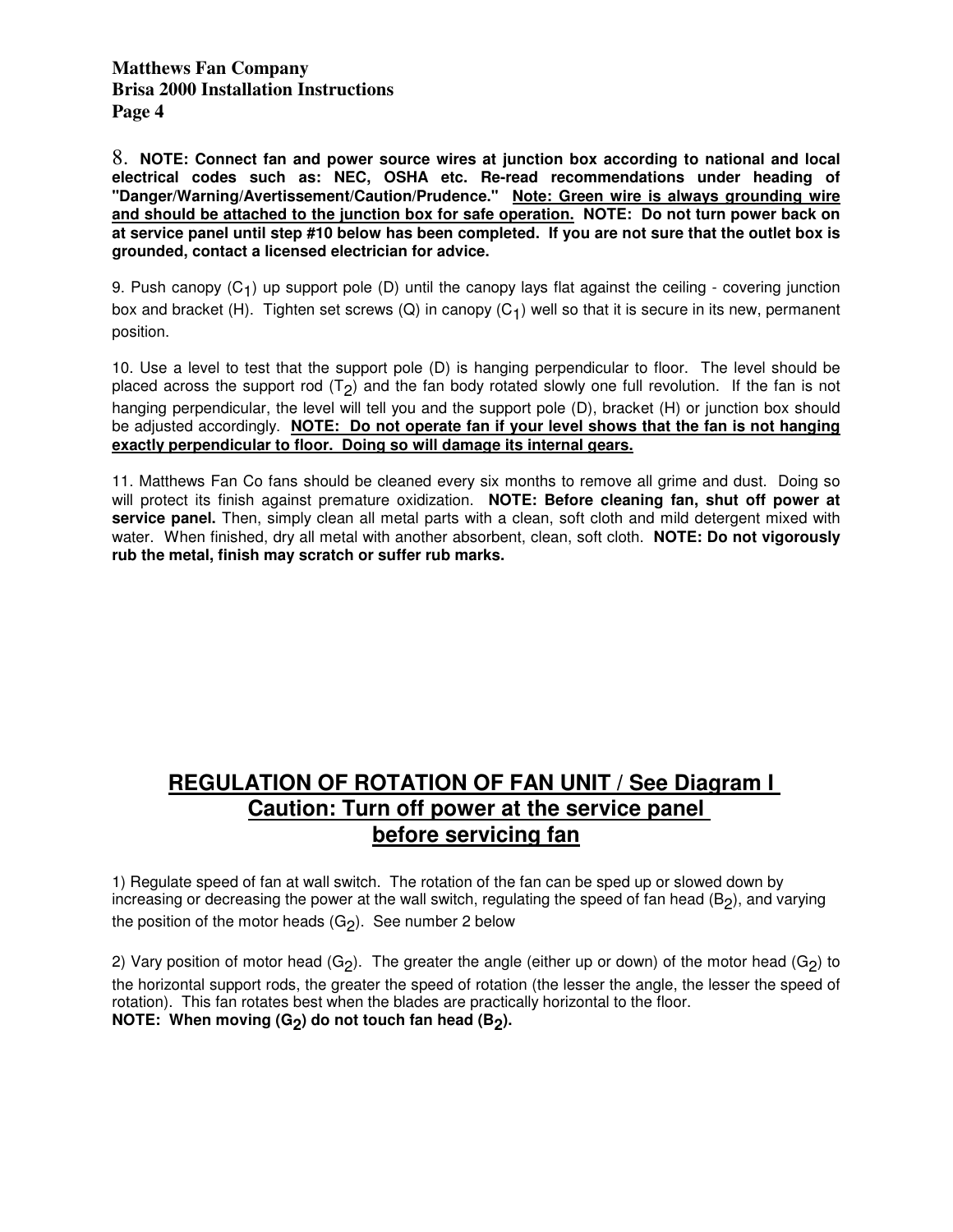# **TROUBLE SHOOTING**

## **Contact Matthews Fan Company for any required assistance or if your fan problem does not appear below. NOTE: Turn off power at the service panel before servicing fan.**

FAN VIBRATES: DO NOT OPERATE FAN IF IT VIBRATES. Doing so will cause damage to the fan.

Vibration is caused by the fan blade brackets becoming bent and out of alignment. While fan is disconnected at power source, spin fan head (B<sub>2</sub>) by hand, holding a finger out at the edge of the outer blade surface. Verify that all three blades contact your finger evenly. If not, find bent blade and gently push it back into place so that all blades touch your finger evenly. Push blade back only slightly. Chances are that it is only slightly out of alignment.

#### **SQUEAKING FROM FAN BODY AS UNIT ROTATES:** See Diagram I

Electrical contact brushes (I) and rings (J) are dry and need lubrication. loosen set screw (P) in canopy (C2 ) and lift it up. Put fluid with Teflon onto a "Q-tip" and dab surface of rings (J) through hole in cap (I).

**CLICKING NOISES FROM INSIDE BOTTOM CAP (K):** As unit rotates at higher R.P.M.s, clicking noises are normally heard from the braking mechanism within the fan body. If the noise is bothersome, slow the unit down. To do this, see "Regulation of Rotation" section above.

**FAN UNIT IS NOT ROTATING OR DOING SO UNEVENLY:** See "Regulation or Rotation" section above and verify that bottom canopy (C<sub>2</sub>) has at least 1/8 - 1/4" clearance between it and top cap (I), otherwise canopy (C<sub>2</sub>) will act as a brake, impeding rotation. Also, verify that white bushing is installed between downrod and central shaft.

**FAN MAKES A BUZZING/HUMMING NOISE:** If noise seems to be electrical, verify that the wall switch is our proprietary control.

**FAN MAKES GRINDING NOISE AS BLADES ROTATE:** Un-attach and re-attach the blade assembly. Make sure that the set screw in the blade hub is counter sunk into the bore hole in the motor shaft.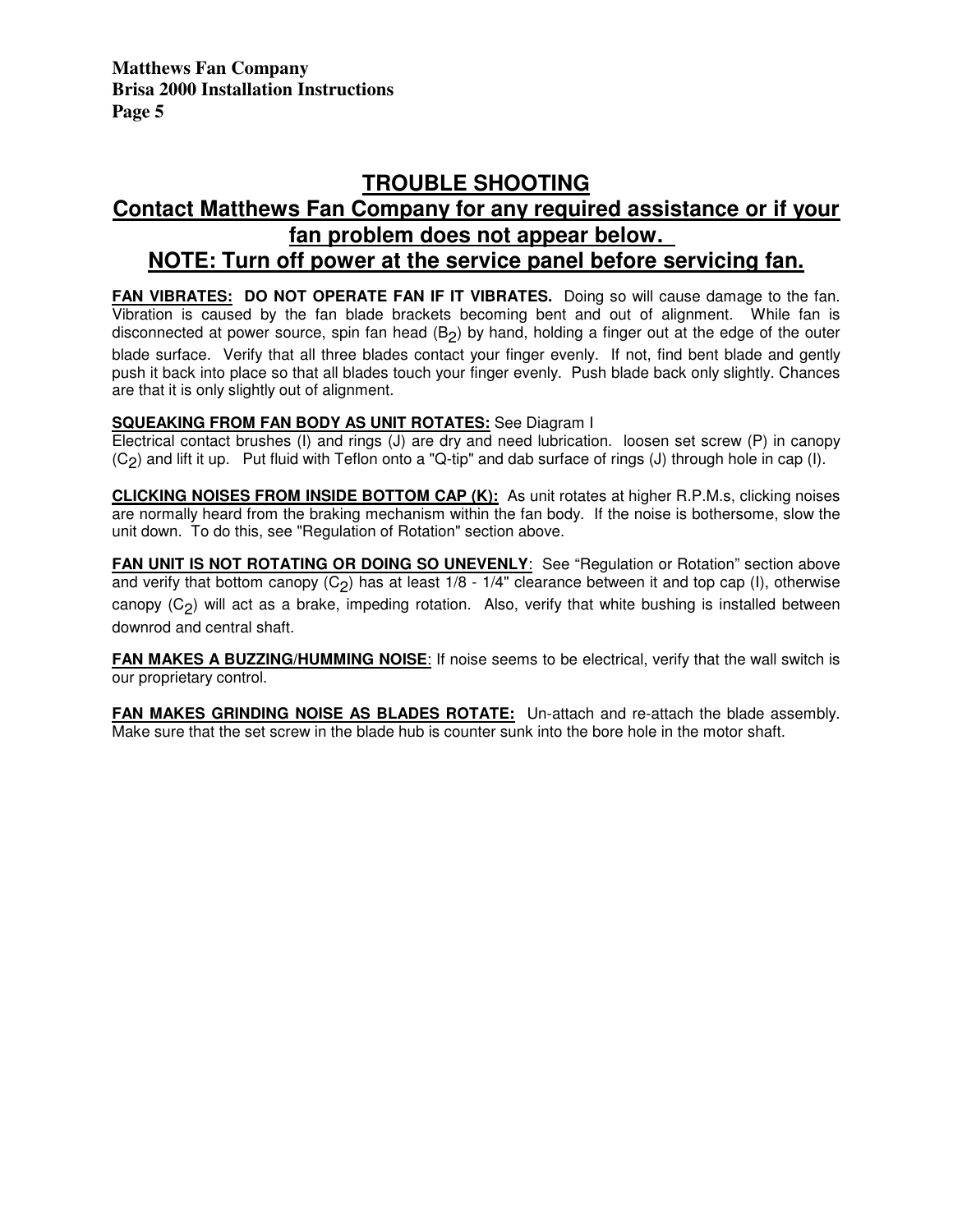## **ALTERNATE SLANT CEILING HANGING MECHANISM INSTALLATION INSTRUCTIONS**

### **NOTE: MAIN FAN INSTALLATION INSTRUCTIONS ARE WRITTEN TO ACCOMMODATE A FLAT CEILING HANGER. IF A SLANT CEILING HANGER HAS BEEN SPECIFIED, PLEASE USE THESE INSTRUCTIONS FOR HANGING YOUR FAN.**

- 1. Secure the hanger bracket securely to the ceiling junction/outlet box using the hardware provided.
- 2. Attach the down rod end with 3 holes to the fan body according to the main installation instructions (down rod end with 4 holes should be oriented to top/ceiling and end with 3 holes to bottom/fan). Attach lower canopy to down rod with 1/4-1/8" clearance between fan body and canopy. Slip ceiling canopy down the down rod and rest it on the lower canopy with open/wide end upwards.
- 3. Carefully slide ball hanger down the down rod with flattened side upward and curved side downward. Push cross pin through 2 of the 4 upper down rod holes and then raise ball hanger until the cross pin is correctly positioned and tight in the ball hanger. Secure ball hanger onto down rod with set screw located in ball. Tighten setscrew well. Ball hanger should now be securely fastened to down rod.
- 4. Lift entire fan body by down rod and place ball into the socket of the hanger bracket already securely attached to junction/outlet box. Rotate the down rod until the check groove in ball meets the notch in the bracket and the ball/down rod/fan assembly are firmly positioned. The ball/down rod assembly should not rotate any longer in the bracket if this is done properly. The fan body itself should be free to rotate. The ball/down rod assembly should slide in the check groove of the bracket up and down, but it should not rotate from side to side.
- 5. Make all electrical connections and then tuck the wires neatly into the ceiling junction/outlet box.
- 6. Attach the ceiling canopy by sliding the canopy up the down rod until it meets the hanger bracket. Rotate the canopy so that the screw holes are aligned and secure with the two screws positioned on bracket.
- 7. Make sure that down rod is hanging perpendicular to floor.

## **BRISA 2000 CUL/CSA SAFETY CABLE INSTALLATION INSTRUCTIONS**

#### **See Diagram I Note: These instructions are for residents of Canada only.**

- 1. Thread one looped end of cable directly through both horizontal wire ports on sides of Top Shaft (A), stopping short of pulling other looped end through Top Shaft (A). You may need to flatten loop slightly to make it to pass through the shaft easily.
- 2. Thread other looped end of cable through the eye of first looped end and pull cable taut so that the cable is secured to the side of Top Shaft (A). Cable should be tight in an arc against one side of Top Shaft (A).
- 3. Down Rod (D) should now be attached to Top Shaft (A), oriented with three-holed end to bottom, closest to top Shaft (A).
- 4. Thread cable through Down Rod (D) by entering  $3<sup>rd</sup>$ , upper hole in the down rod.
- 5. Attach end of cable protruding from Down Rod (D) to building structure. Hardware to attach cable to building structure not provided.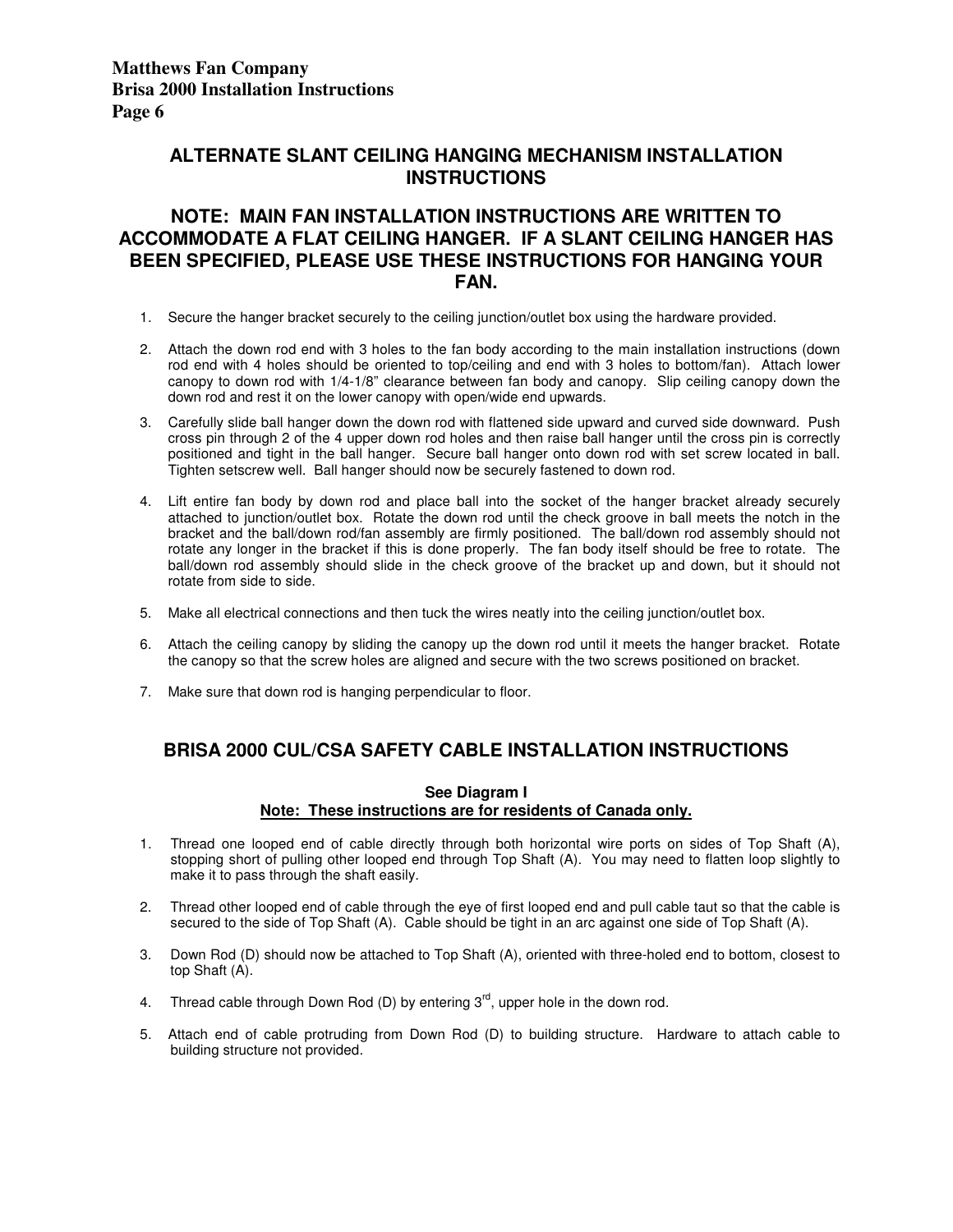## **LIMITED LIFETIME WARRANTY**

**MATTHEWS-GERBAR, LTD. LIFETIME LIMITED WARRANTY.** Ceiling fans are warranted by Matthews-Gerbar, Ltd. to the original user against defects in workmanship or materials under normal use and inside installation for: Motors: Lifetime of original purchaser: Labor & Component parts: (lights, finish, blades, etc…): one year after date of purchase, Light Bulbs: no warranty. Any part, which is determined by Matthews-Gerbar, Ltd. to be defective in material or workmanship and returned to an authorized service location, as Matthews-Gerbar, Ltd. designates, shipping costs prepaid, will be, as the exclusive remedy, repaired or replaced at Matthews-Gerbar Ltd.'s option providing that proof of purchase is provided. For limited warranty claim procedures, see PROMPT DISPOSITION below. This limited warranty gives purchasers specific legal rights, which may vary from state to state.

**LIMITATION OF LIABILITY.** To the extent allowable under law, Matthews-Gerbar, Ltd.'s liability for consequential and incidental damages is expressly disclaimed. Matthews-Gerbar, Ltd.'s liability in all events is limited to, and shall not exceed, the purchase price paid.

**WARRANTY DISCLAIMER.** Matthews-Gerbar, Ltd. has made a diligent effort to illustrate and describe the products in this literature accurately: however, such illustrations and descriptions are for the sole purpose of identification, and do not express or imply that the products will necessarily conform to the illustrations or descriptions. **Furthermore, there is no express warranty derived from any viewed sample or model. Matthews-Gerbar, Ltd. disclaims any expressed warranty and implied warranty of merchantability and fitness for a particular use.** 

Except as provided below, no warranty or affirmation of fact, expressed or implied, other than as stated in "Limited Lifetime Warranty" above is made or authorized by Matthews-Gerbar, Ltd.

**PRODUCT SUITABILITY.** Many states and localities have codes and regulations governing sales, construction, installation and/or use of products for certain purposes, which may vary from those in neighboring areas. While Matthews-Gerbar, Ltd. attempts to assure that its products comply with such codes, it cannot guarantee compliance and cannot be responsible for how the product is installed or used. Before purchase and use of a product, please review the product application and national and local codes and regulations, and be sure that the product, installation, and use will comply with them. **Matthews-Gerbar, Ltd. disclaims any expressed warranty and implied warranty of merchantability and fitness for a particular use if any modifications are made to the original manufacturer's product.** 

Certain aspects of disclaimers are not applicable to consumer products: e.g.(a) some states do not allow the exclusion or limitation of incidental or consequential damages, so the above limitation or exclusion may not apply to you: (b) also, some states do not allow limitations on how long an implied warranty lasts, consequently the above limitation may not apply to you.

**OTHER EXCLUSIONS.** This warranty does not cover defects caused by: exposure to extremes of heat and humidity, neglect, modification, alteration, repair or service of the enclosed product by anyone other than an authorized Matthews-Gerbar, Ltd. service center; physical abuse to, or misuse of, the product or operation of it in a manner contrary to the accompanying instructions; or shipment of the product to a Matthews-Gerbar, Ltd. dealer or service center for service. This warranty also excludes all costs arising from adjustment of user controls, products purchased outside of the U.S.A., and costs for initial technical adjustments (set-up). Matthews-Gerbar assumes no liability for labor costs, installation costs or other losses. Consult the operating instructions included with the product for information regarding user controls.

**PROMPT DISPOSITION.** Matthews-Gerbar, Ltd. will make a good faith effort for prompt correction respect to any product, which proves to be defective within limited lifetime warranty. For any product believed to be defective within limited lifetime warranty, first call or write dealer from whom the product was purchased. Dealer will give additional directions. If unable to resolve satisfactorily, call Matthews-Gerbar, Ltd. at the phone number below, giving the dealer's name, address, date and number of dealer's invoice, and describe the nature of the defect. Title and risk of loss pass to buyer on delivery to common carrier. If product was damaged in transit to you, file claim with the carrier.

#### **Brisa 2000 MATTHEWS-GERBAR, LTD. (847) 680-9043**  SAO PAULO, SP BRAZIL **CHICAGO, IL U.S.A.**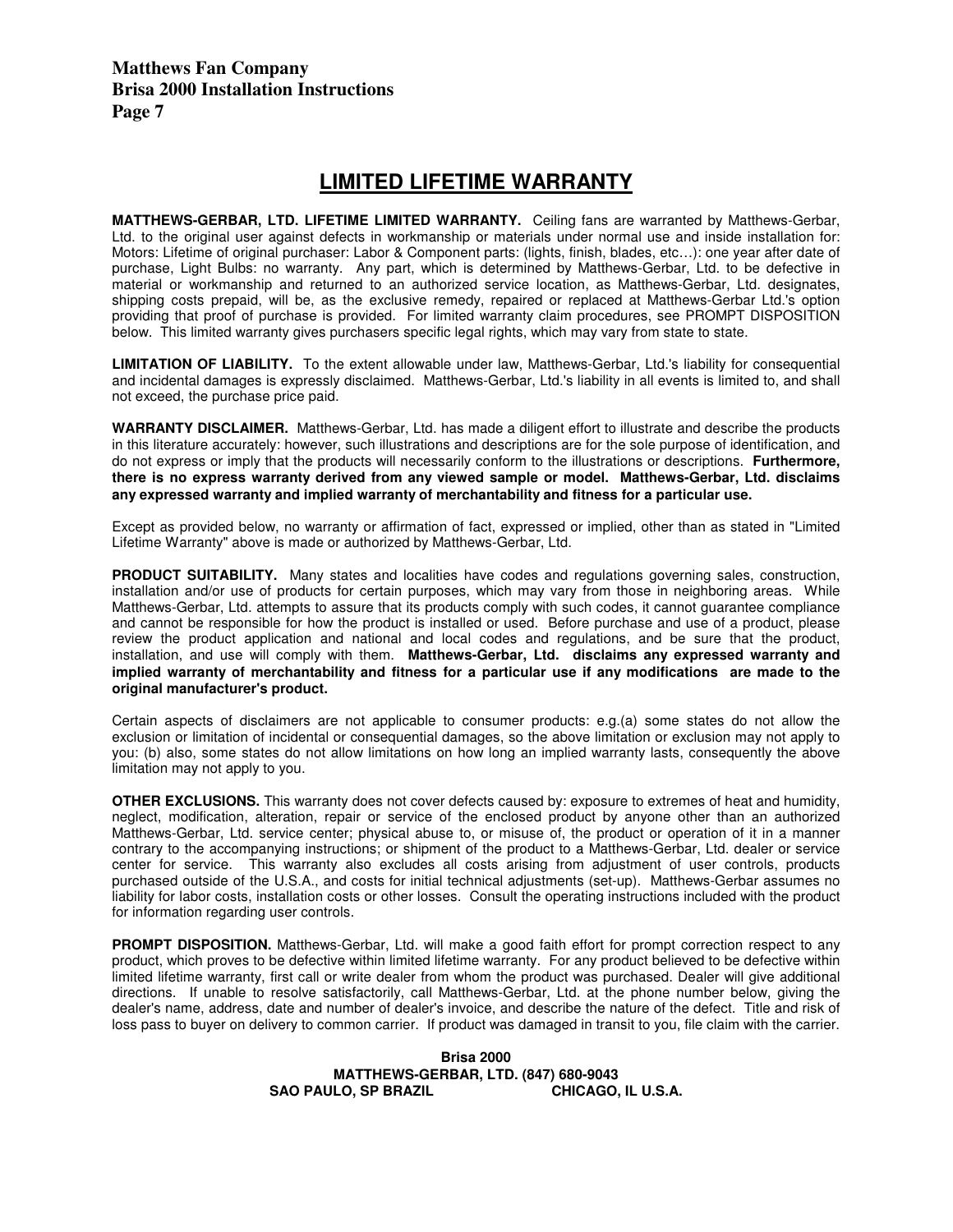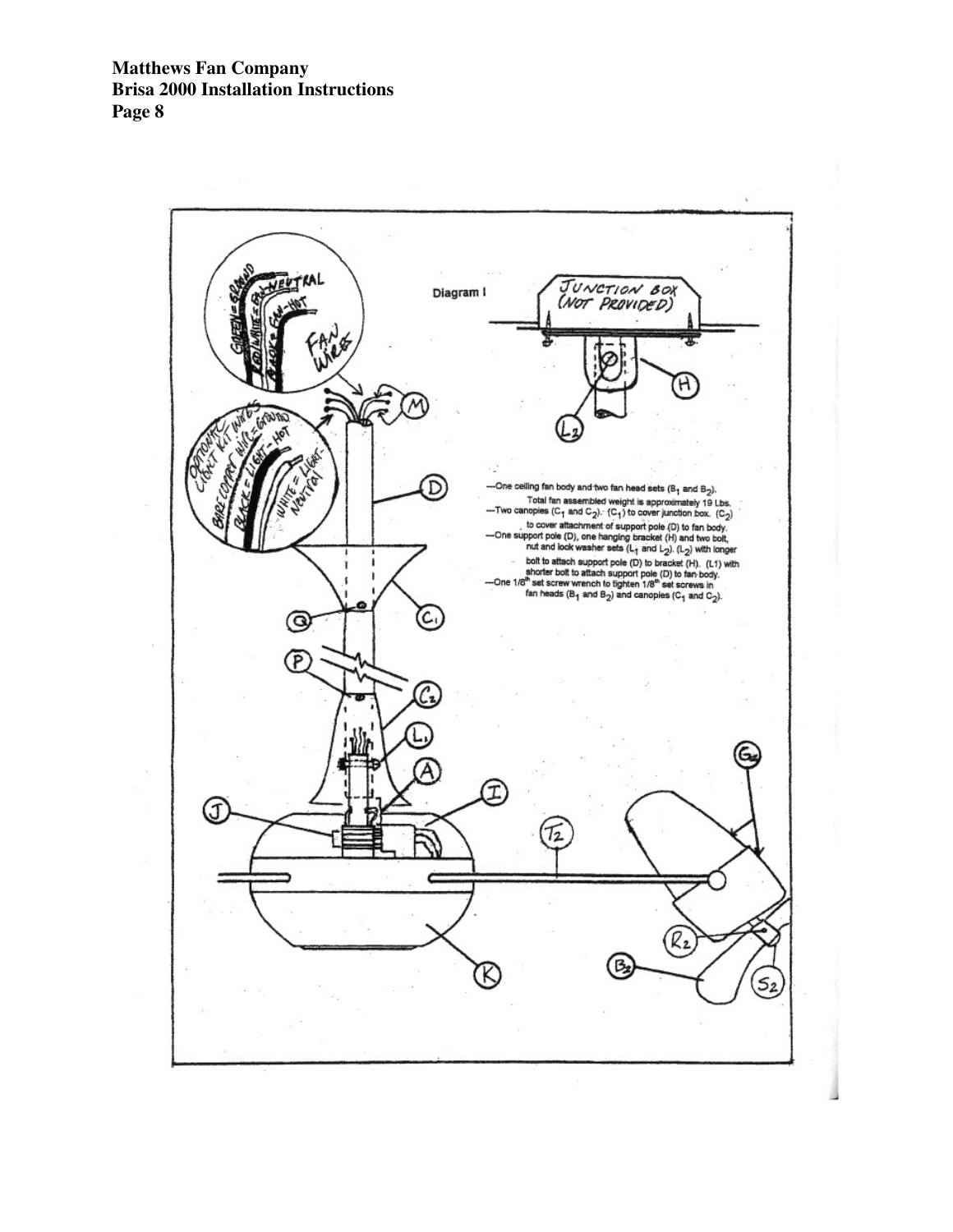



 $\mu \sim 0.1$ 

Diagram II